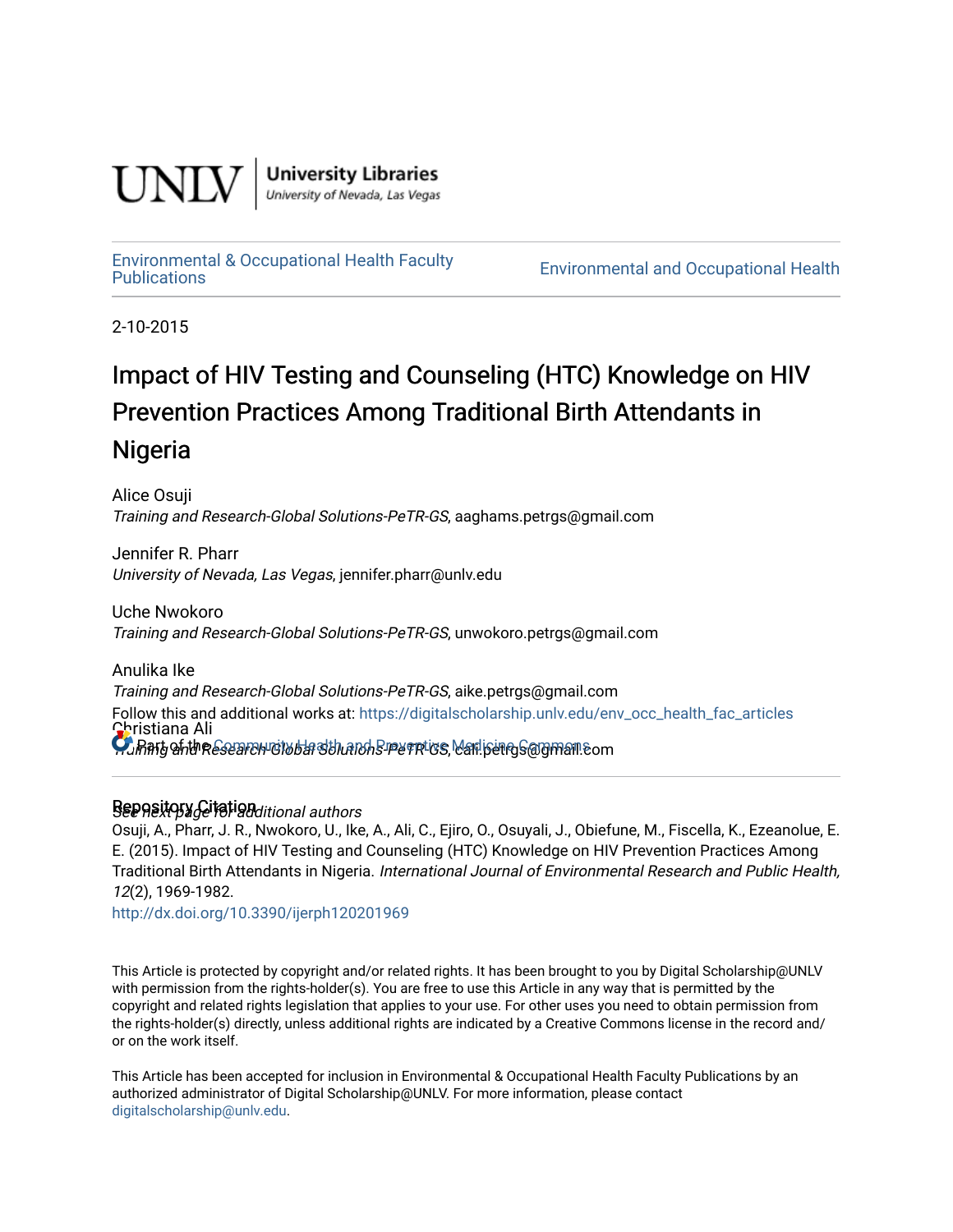#### Authors

Alice Osuji, Jennifer R. Pharr, Uche Nwokoro, Anulika Ike, Christiana Ali, Ogheneaga Ejiro, John Osuyali, Michael Obiefune, Kevin Fiscella, and Echezona E. Ezeanolue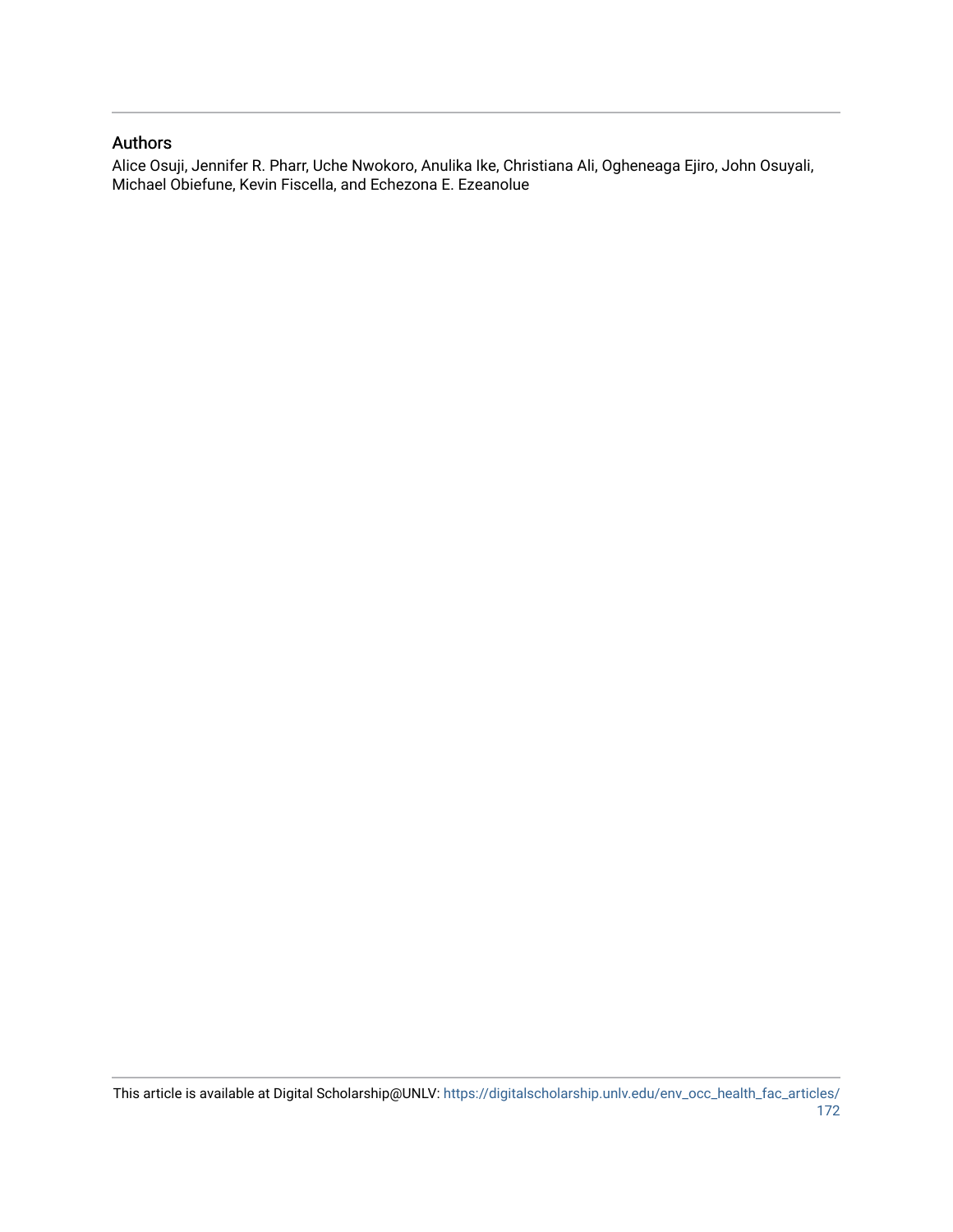*Int. J. Environ. Res. Public Health* **2015**, *12*, 1969-1982; doi:10.3390/ijerph120201969

**OPEN ACCESS**

International Journal of **Environmental Research and Public Health ISSN 1660-4601**  www.mdpi.com/journal/ijerph

*Article*

## **Impact of HIV Testing and Counseling (HTC) Knowledge on HIV Prevention Practices Among Traditional Birth Attendants in Nigeria**

**Alice Osuji 1 , Jennifer R. Pharr 2,3, Uche Nwokoro 1,†, Anulika Ike 1,†, Christiana Ali 1,†, Ogheneaga Ejiro 4,†, John Osuyali 5,†, Michael Obiefune 1,†, Kevin Fiscella 6 and Echezona E. Ezeanolue 3,7,\***

- 1 Prevention, Education, Treatment, Training and Research-Global Solutions-PeTR-GS, Plot 25 Liberty Estate, Independence Layout Enugu, Enugu State 400001, Nigeria; E-Mails: aaghams.petrgs@gmail.com (A.O.); unwokoro.petrgs@gmail.com (U.N.); aike.petrgs@gmail.com (A.I.); cali.petrgs@gmail.com (C.A.); mobiefune.ihv@gmail.com (M.O.)
- <sup>2</sup> School of Community Health Sciences, University of Nevada, Las Vegas, 4505 S. Maryland Parkway, Box 453067, Las Vegas, NV 89154, USA; E-Mail: jennifer.pharr@unly.edu
- 3 HealthySunrise Foundation, 8752 Castle Ridge Avenue, Las Vegas, NV 89129, USA
- 4 Ministry of Health, Asaba, Delta State, 1 Onyeka Close, Asaba, Delta State 320242, Nigeria; E-Mail: drejiroaga@yahoo.com
- 5 Delta State Action Committee on AIDS, No. 5 Tom Adigwu St, Off DLA Rd, Asaba, Delta State 320233, Nigeria; E-Mail: jubaisreal@yahoo.com
- 6 Department of Family Medicine, University of Rochester School of Medicine and Wilmot Cancer Center, 1381 South Ave Rochester, New York, NY 14620, USA; E-Mail: kevin\_fiscella@urmc.rochester.edu
- 7 Department of Pediatrics, University of Nevada School of Medicine, 2040 West Charleston Boulevard, Las Vegas, NV 89102, USA
- **†** These authors contributed equally to this work.
- **\*** Author to whom correspondence should be addressed; E-Mail: eezeanolue@medicine.nevada.edu; Tel.: +1-702-671-2231; Fax: +1-702-992-6830.

Academic Editor: Janet Seeley

*Received: 29 December 2014 / Accepted: 3 February 2015 / Published: 10 February 2015*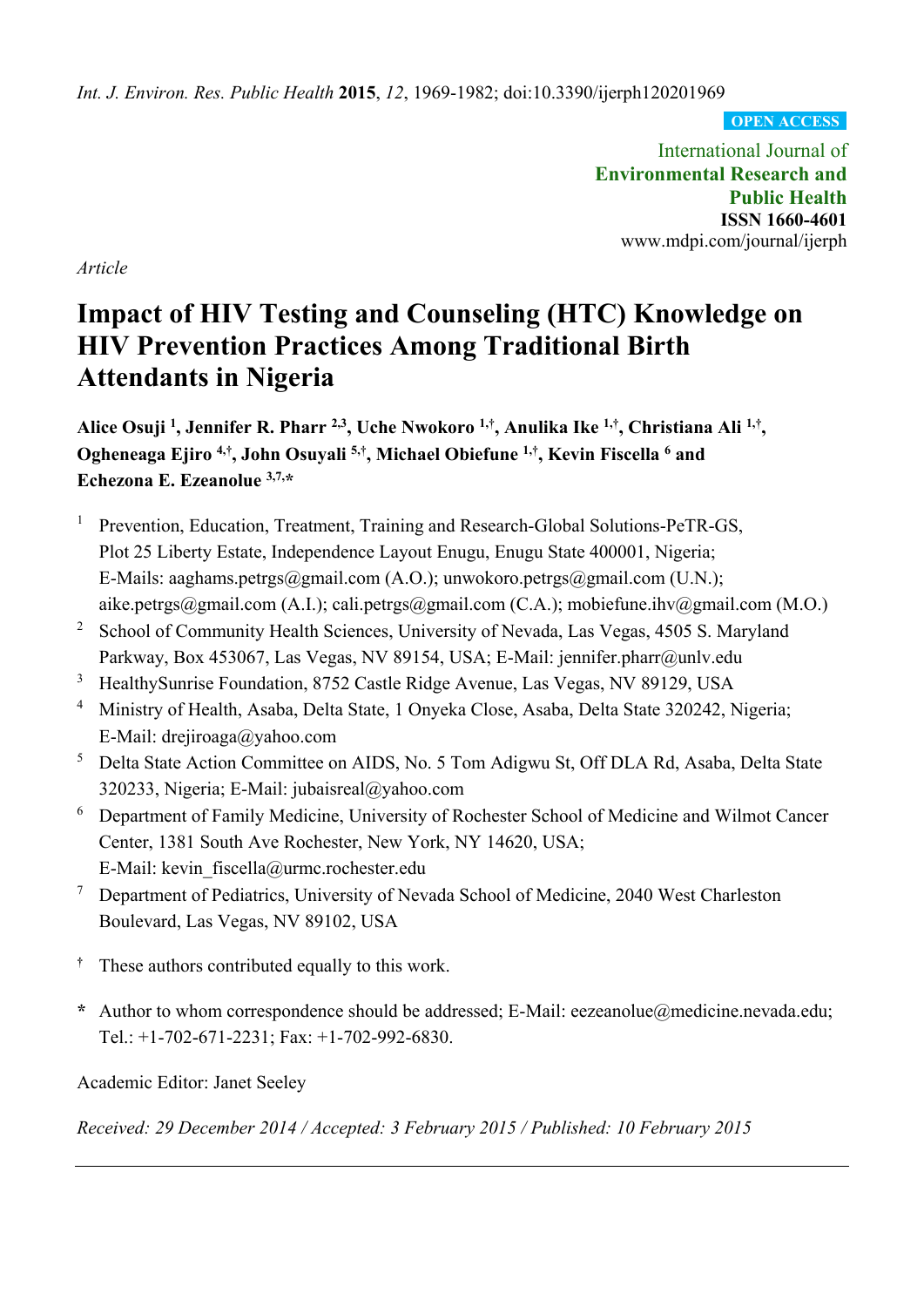**Abstract:** Nigeria is second in the world for the number of people with HIV and has a high rate of mother-to-child transmission (MTCT). Over 60% of births in Nigeria occur outside of health care facilities, and because of this, Traditional Birth Attendants (TBAs) play a significant role in maternal and child health. It is important that TBAs be knowledgeable about HIV prevention. The purpose of this study was to determine the impact of HIV testing and counseling (HTC) knowledge on the HIV prevention practices among TBAs in Nigeria. Five hundred TBAs were surveyed. Chi-square and logistic regression were used to assess differences in HIV prevention practices between TBAs with and without HTC knowledge. TBAs with HTC knowledge are significantly more likely to engage in HIV prevention practices than TBAs without HTC. Prevention practices included: wearing gloves during delivery ( $p < 0.01$ ), sterilization of delivery equipment ( $p < 0.01$ ), participation in blood safety training ( $p < 0.01$ ), and disposal of sharps ( $p < 0.01$ ). As long as a high percent of births occur outside health care facilities in Nigeria, there will be a need for TBAs. Providing TBAs with HTC training increases HIV prevention practices and can be a key to improve maternal and child health.

**Keywords:** HIV and AIDS; risk factors; traditional birth attendances; HIV preventive practices; HIV testing and counseling

#### **1. Introduction**

With an estimated population of 160 million people, Nigeria is second in the world in terms of the number of people living with HIV [1]. In 2013, an estimated 3.2 million people in Nigeria were HIV positive, with 400,000 of them being children [2,3]. New cases of HIV are fueled by multiple factors, including a lack of knowledge about HIV and HIV transmission, ineffective treatment of people with HIV, and inadequate access to healthcare [1]. Because of this, there has been a focus by the government and development partners to reducing the burden of HIV in Nigeria, particularly prevention of mother-to-child transmission (PMTCT). The 2010–2015 National Strategic Framework of Nigeria includes plans to increase HIV testing and expand antiretroviral (ARV) treatment to at least 80% of HIV-infected pregnant women [4].

In Nigeria, as in many developing countries, a significant percentage of births occur outside of the healthcare system. Over 60% of births take place at home and are attended by a traditional birth attendant (TBA) [5]. Some women seek out TBAs because they share the same culture or because they are trusted and respected in their community [6]. Others use the services of TBAs because of their remote location and difficulty in accessing healthcare facilities, either due to distance or cost [7]. During the birth process, there are multiple points for transmission of HIV including: mother-to-care provider, care provider-to-mother, mother-to-child, and care provider-to-community [8]. HIV can be transmitted from an HIV positive mother to a care provider if the provider does not wear personal protective equipment (PPE), such as gloves, during the birth process [9,10]. HIV can be transmitted from care provider to mother if the care provider does not use sterile equipment [9,10]. HIV can be transmitted from mother to child if the care provider does not know the HIV status of the pregnant woman and does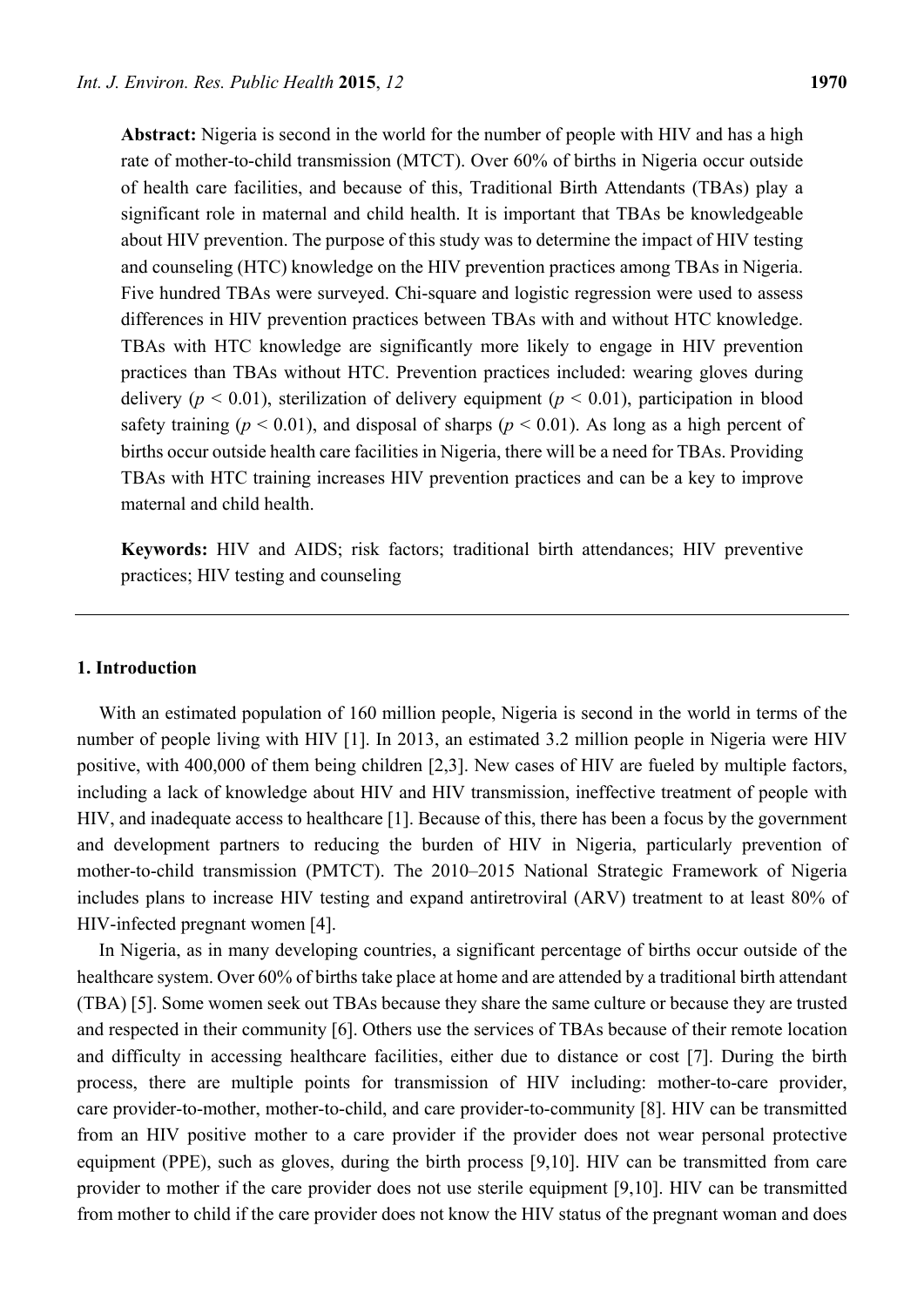not recommend antiretroviral therapy for HIV positive patients (mother and child) [8]. Lastly, HIV can be transmitted from care provider to the community if he/she does not properly dispose of medical waste and sharps. Because of these opportunities for HIV transmission, it is important that TBAs engage in sound HIV prevention practices.

Many health behavior theories (health belief model, social cognitive theory, stages of change theory) posit that a person must have knowledge about a disease and how to prevent the disease in order to engage in prevention behaviors [11–19]. Without this knowledge, a person is very unlikely to take the steps necessary to prevent the transmission of an infectious disease such as HIV [11–19]. This is especially true for people in the high risk occupation including relatively isolated TBAs in low-income countries. Studies have been conducted to evaluate HIV knowledge and preventive practices of TBAs in Nigeria. TBAs vary greatly in their level of training, education and knowledge of HIV prevention. Researchers have found that the majority of TBAs have either no education or primary education and/or secondary education only [5,6,20]. Few TBAs have formal, medical education and training [5,6,20]. Previous studies have shown that many lack knowledge of HIV transmission and PMTCT prior to any intervention to increase their knowledge [5,6,9,20]. Additional, TBAs have also been found to engage in HIV risk practices (*i.e.*, not wearing gloves during delivery, not sterilizing delivery equipment) [5,20]. However, researchers have found that after HIV training, TBAs significantly increased their knowledge and skills around HIV prevention [20]. Furthermore, TBAs have been identified as an important link in provision of care for pregnant women in Nigeria [9,21].

Despite previous research, little is known about the HIV prevention practices of TBAs who have received HIV testing and counseling (HTC) training. The purpose of this study was to determine the impact of HTC knowledge on the HIV prevention practices among TBAs. The research question was: Are TBAs who report having HTC knowledge more likely to engage in HIV prevention practices than TBAs who report no HTC knowledge? We hypothesized that TBAs with HTC knowledge would be more likely to engage in HIV prevention practices than TBAs without HTC knowledge.

#### **2. Methods**

#### *2.1. Setting*

The setting for this study was the 25 local government areas (LGAs) in Delta State in Nigeria. TBAs were surveyed in their various TBA's centers, either in their maternal center or in their home if they practiced out of their home.

#### *2.2. Design*

The study design was cross sectional. Surveys were conducted with TBAs at a single point in time.

#### *2.3. Population and Sampling*

We reached out to the government to obtain a list of traditional birth attendants registered with the government and obtained a list from the Reproductive Health Department of the Ministry of Health for Delta State. Phone calls were made to each of the registered TBAs to obtain additional contacts for other TBAs in their locality both registered and unregistered. In total, 605 TBAs were asked to participate in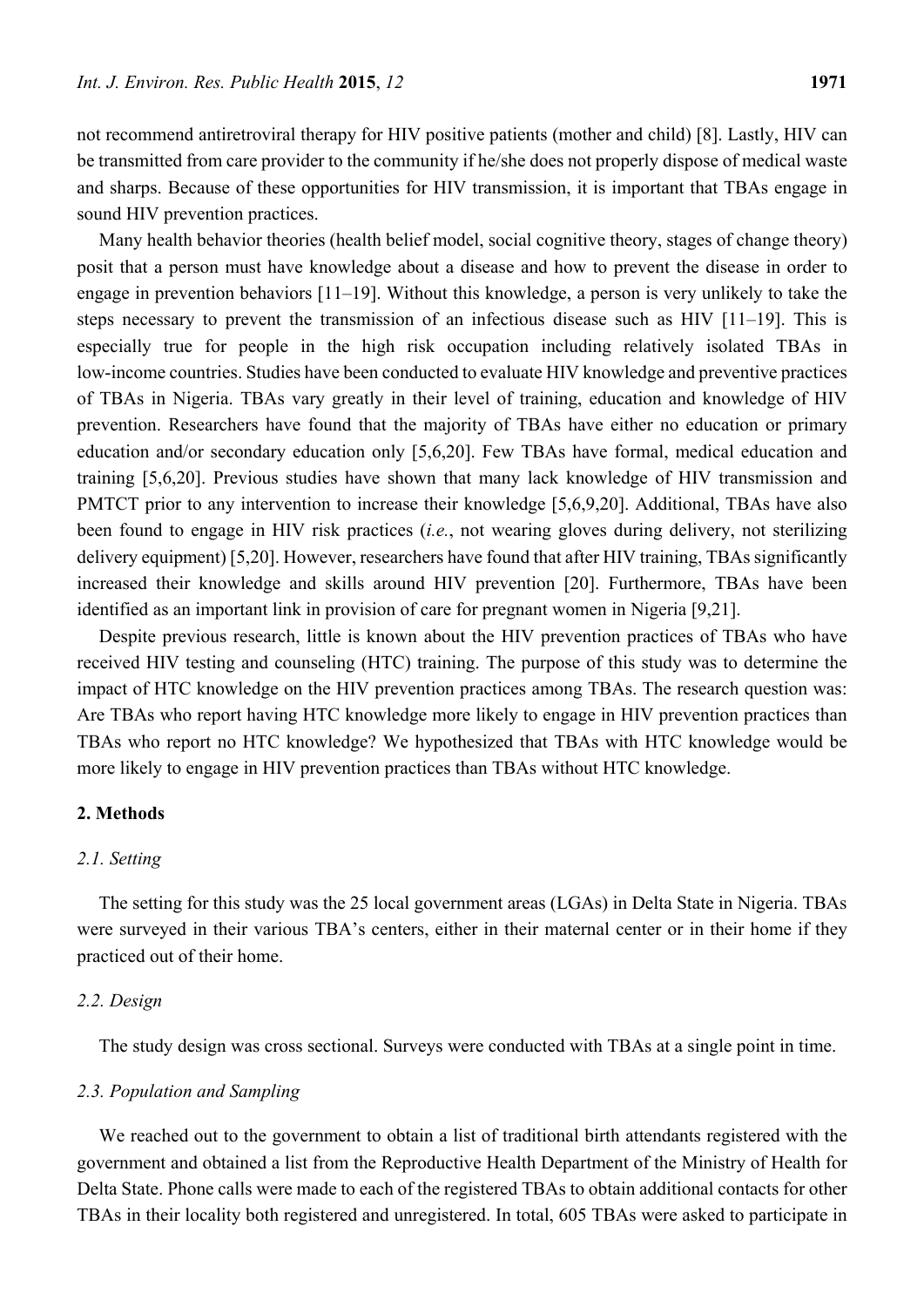the survey. Of the 605, forty-two declined to be surveyed, thirty were retired, and thirty-two did not complete the consent form, leaving a sample of 500 TBAs.

#### *2.4. Instrument*

Focus groups were held by representatives from Prevention, Education, Treatment, Training and Research-Global Solutions (PeTR-GS) of Nigeria, Delta State Primary Health, Delta State Action Committee on AIDS, University of Rochester School of Medicine, and University of Nevada School of Medicine. These focus groups were used to develop an assessment tool that allowed investigators to obtain demographic information, accessibility data, available antenatal care services, knowledge of HIV testing and counseling, clinical practices, waste disposal, blood safety measures, occupational safety and community systems. Three focus groups were held (January–February 2014), reflecting three phases of preparation for the survey. The first group included the authors (Osuji, Nwokoro, Ike, Ali, Osuyali, Obiefune, and Ezeanolue), and took place in Enugu. The second focus group was held in Delta State with the representatives from department of reproductive health, department of primary and community health (Ministry of Health) and Delta State SACA. The third focus group took place with key personnel (Community Support Specialist, Nurse Quality Improvement Specialist, Strategic Information Specialist, Program Officer and Research Coordinator) at PeTR-GS. In total, 19 people participated in the focus groups, all had post-secondary education, ten were men and nine were women and their age range was twenty to sixty years old. The survey tool was reviewed and piloted in two different LGA to determine evidence of content validity, to assess participants' understanding and to ensure that the information obtained would be valuable in the TBA needs assessment.

The survey tool consisted of twenty-two questions that required a yes/no response. For example: "Have you ever been trained on blood safety measures?" (yes/no) and "Do you wear gloves when taking deliveries?". Seven questions were open-ended and required a numerical answer. For example: "Total number of deliveries in the last 6 months?". Six questions were open-ended and required a text response. For example: "How do you dispose waste?" and "How do you handle and dispose sharps?".

#### *2.5. Data Collection*

A one-week planning meeting was held for our field workers to develop an action plan for conducting a TBA needs assessment. Thirteen volunteer health care workers (VHCW) residing in the community were identified and grouped into teams that included a nurse, a community support specialist and a VHCW. Teams were trained on the use of the survey instrument and assessed in competency. Each team was assigned to two LGA. Following training, each team conducted a TBA interview using the assessment tools in the local TBA language (local dialect, Nigerian Pidgin English) and recorded their responses in the assessment tool. Team members were also allowed to make some observations in the assessment tool of various responses from the TBAs. Data collection occurred over a 6-month period from March 2014 to August 2014, in twenty-five LGAs of the Delta State. Trained data entry clerks with data entry experience were used. A data specialist reviewed the data entered prior to upload. Randomly selected surveys were further reviewed for accuracy of data entry. Phone calls were completed with randomly selected surveys to review the accuracy of information.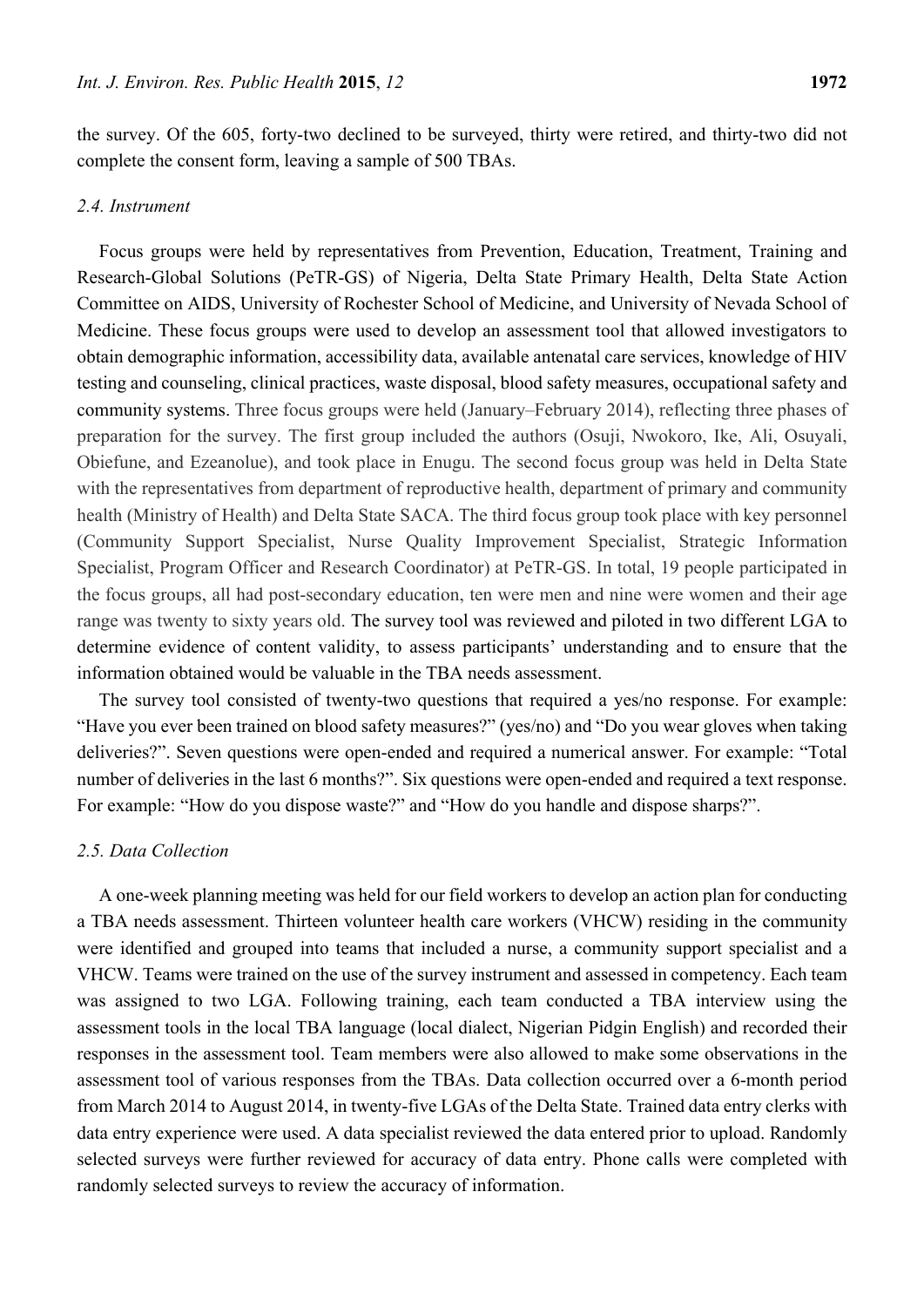#### *2.6. Data Analysis*

TBAs were asked if they had HTC knowledge. Based on their response to the question (yes or no), a dichotomous variable was created with 0 indicating that they reported HTC knowledge or 1 indicating that they did not report having HTC knowledge. Next we examined the following HIV prevention practices employed by TBAs: wearing gloves during delivery, sterilization of delivery equipment, screening patients for HIV, participation in blood safety training, disposal of sharps, and disposal of waste. For each of the HIV prevention practices, we dichotomized the variable as either yes (prevents the spread of HIV) or no. For sharps disposal and waste disposal, we consulted the WHO guidelines for minimal programs for health-care waste management. Based on these guidelines, we dichotomized the variables as either concordant with the guidelines (*i.e.*, burning or burying of medical waste; burning or encapsulating sharps) or not concordant with the guidelines (*i.e.*, dumping in the river, dumping in the bush) [22]. TBA education and training variable was dichotomized as having some formal medical training (auxiliary nurse, CHEW, nurse, midwife) or no formal medical training (junior or senior secondary school, primary school or no formal education).

SPSS 22 was used for all the analyses. We tested the hypothesis for differences in binomial proportions of HIV prevention practices of TBAs with and without HTC knowledge utilizing the following statistical tests. Chi-square tests were utilized to assess differences in demographic characteristics and HIV prevention practice proportions between TBAs with HTC knowledge and those without. The Student's t-test was used to assess differences in continuous data. Odds Ratios (ORs) were generated for the dichotomized variables of HIV preventive practices and TBA HTC knowledge using crosstabs in SPSS. Dichotomized variables were used. Adjusted Odds Ratios (AORs) were obtained through logistic regression analyses which controlled for covariates and potential confounding factors for education, certification with the state and number of deliveries in the past 6 months. Statistical analysis was accomplished using a 5% significance level.

#### **3. Results**

#### *3.1. Characteristics of the Sample*

In total, 500 TBAs were interviewed. Characteristics of the sample are provided in Table 1 and include a description of the entire sample as well as TBA with HTC knowledge and those without HTC knowledge. TBAs with HTC knowledge were more likely  $(p < 0.01)$  to have some formal medical training, although the percentage was low at 17.8%. They were also more likely to be registered with the government and deliver more babies ( $p \le 0.01$ ) than TBAs without HTC knowledge.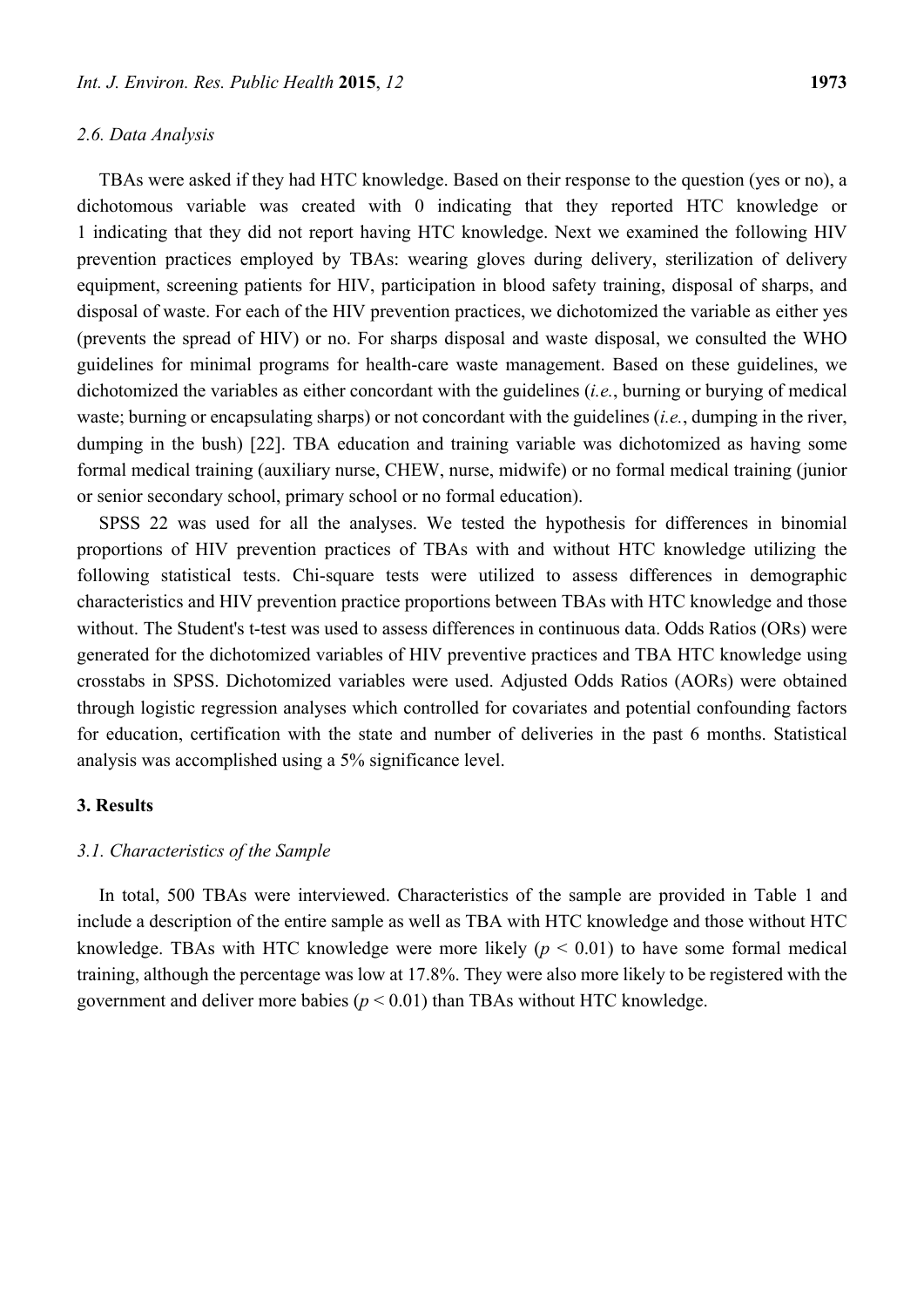|                                                   | With HTC   | <b>Without HTC</b><br><b>Total</b> |              |                       |
|---------------------------------------------------|------------|------------------------------------|--------------|-----------------------|
|                                                   | Knowledge  | Knowledge                          | $N = 500$    | Test & p-Value        |
|                                                   | $N = 107$  | $N = 393$                          |              |                       |
| Category                                          | N(%)       | N(%)                               | N(%)         | $X^2 = 32.6$ ,        |
| <b>Education/Training</b>                         |            |                                    |              | p < 0.01              |
| No formal training                                | 62(57.9)   | 300 (76.3)                         | 362 (72.4)   |                       |
| Primary School (6th grade)                        | 7(6.5)     | 35(8.9)                            | 42(8.4)      |                       |
| Junior Secondary School                           | 5(4.7)     | 2(0.5)                             | 7(1.4)       |                       |
| (Middle school)                                   |            |                                    |              |                       |
| Senior Secondary School (High<br>school, Diploma) | 14(13.1)   | 35(8.9)                            | 49 (10.2)    |                       |
| Mid-level training or Formal                      |            |                                    |              |                       |
| Training (Auxiliary Nurse,                        | 19(17.8)   | 21(5.3)                            | 40(7.6)      |                       |
| CHEW, Nurse, Midwife)                             |            |                                    |              |                       |
| <b>Distance to nearest</b>                        |            |                                    |              | $X^2 = 24.4$ ,        |
| health facility                                   |            |                                    |              | p < 0.01              |
| $0-5$ km                                          | 19(17.8)   | 122(31.0)                          | 141 (28.2)   |                       |
| $5-10$ km                                         | 40 (37.4)  | 159(40.5)                          | 200(40.0)    |                       |
| $10 - 15$ km                                      | 35(32.7)   | 52(13.2)                           | 88 (17.6)    |                       |
| $>15$ km                                          | 13(12.1)   | 60(15.3)                           | 71 (14.2)    |                       |
| <b>Estimated population</b>                       |            |                                    |              | $X^2 = 8.9, p = 0.06$ |
| of community                                      |            |                                    |              |                       |
| $<$ 5000                                          | 41 (38.3)  | 128(32.6)                          | 169(33.8)    |                       |
| 5000-10,000                                       | 53 (49.5)  | 173(44.0)                          | 226(45.2)    |                       |
| 10,000-20,000                                     | 11(10.3)   | 56 (14.2)                          | 67(13.4)     |                       |
| 20,000-50,000                                     | 1(0.9)     | 16(4.1)                            | 17(3.4)      |                       |
| $\geq 50,000$                                     | 1(0.9)     | 20(5.1)                            | 21(4.2)      |                       |
| <b>Registration with Government</b>               |            |                                    |              | $X^2 = 6.7, p = 0.01$ |
| Registered                                        | 56 (52.3)  | 151 (38.4)                         | 207(41.4)    |                       |
| Not Registered                                    | 51 (47.7)  | 242 (61.6)                         | 293 (58.6)   |                       |
| <b>Number of Deliveries</b>                       | Mean (SD)  | Mean (SD)                          | Mean (SD)    | $T = 3.6 p < 0.01$    |
|                                                   | 56.4(64.5) | 33.0(55.2)                         | 37.82 (57.9) |                       |

**Table 1.** Descriptive Characteristics of Traditional Birth Attendants in Nigeria.

#### *3.2. HIV Prevention Practices*

Prevention practices of the total sample and those with and without HTC are provided in Table 2. TBAs with HTC knowledge were more likely to have participated in blood safety training and to report screening their patients for HIV ( $p < 0.01$ ). Additionally, a higher percentage of them wore gloves during delivery, sterilized their delivery equipment, and properly disposed of waste and sharps (*p* < 0.01) compared to TBAs without HIV knowledge. None of the TBAs with HTC knowledge disposed of waste or sharps in the river, bush or sea, while those without HIV knowledge reported disposing of waste (10.9%) and sharps (7.6%) in these locations.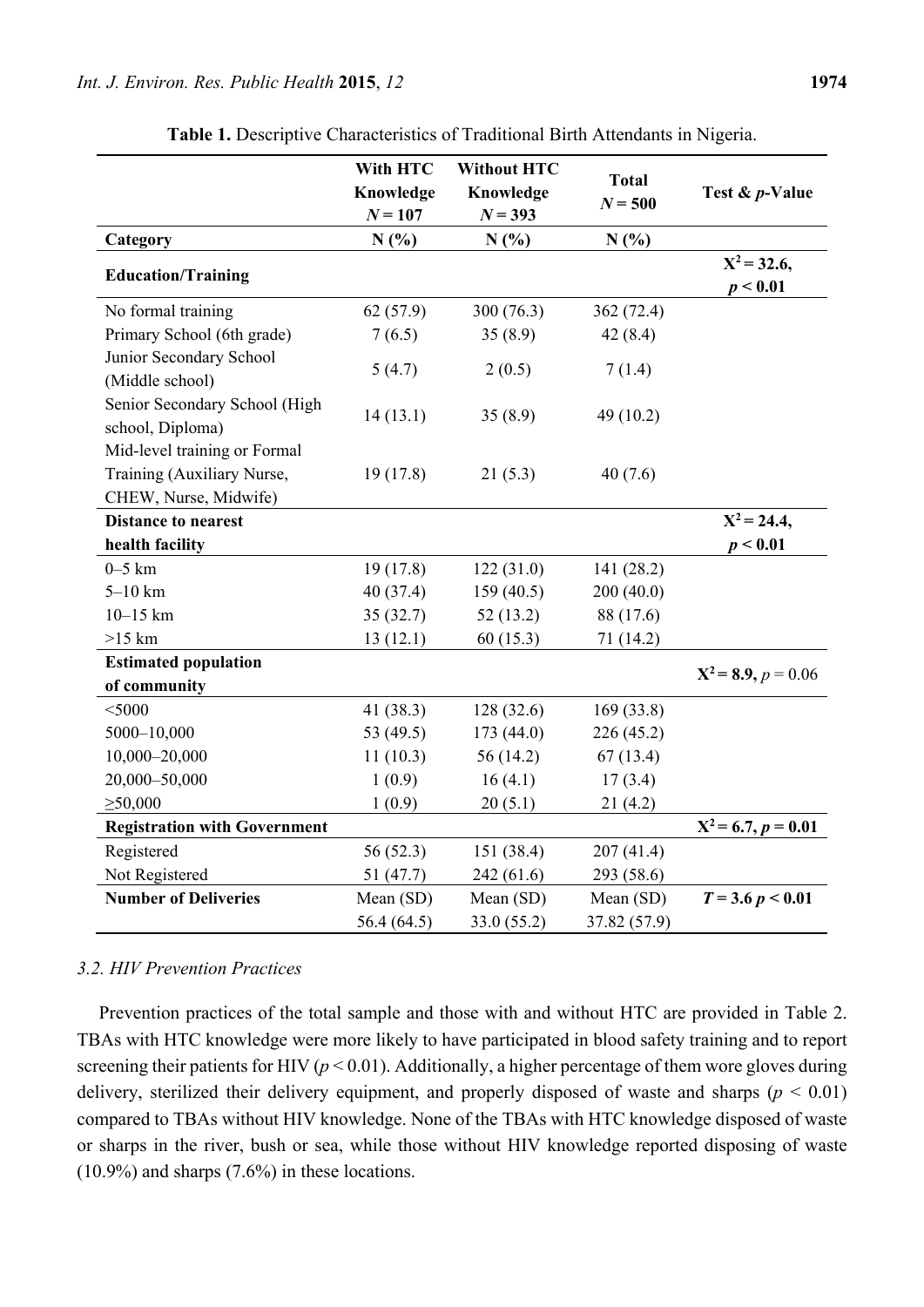|                                     | With HTC<br>Knowledge<br>$N = 107$ | Without<br><b>HTC</b><br>Knowledge<br>$N = 393$ | <b>Total</b><br>$N = 500$ | Test &<br>$p$ -Value    |
|-------------------------------------|------------------------------------|-------------------------------------------------|---------------------------|-------------------------|
| Category                            | N(%)                               | N(%)                                            | N(%)                      |                         |
| <b>Training in blood safety</b>     |                                    |                                                 |                           | $X^2 = 8.5, p < 0.01$   |
| Yes                                 | 19(17.8)                           | 32(8.1)                                         | 51(10.2)                  |                         |
| No                                  | 88 (82.2)                          | 361 (91.9)                                      | 449 (89.8)                |                         |
| <b>Screen patient for HIV</b>       |                                    |                                                 |                           | $X^2 = 164.0, p < 0.01$ |
| Yes                                 | 41 (38.3)                          | 0(0.0)                                          | 41 $(8.2)$                |                         |
| No                                  | 66 (61.7)                          | 393 (100.0)                                     | 459 (91.8)                |                         |
| <b>Disposal of waste</b>            |                                    |                                                 |                           | $X^2 = 45.4, p < 0.01$  |
| <b>Burn</b>                         | 58 (54.2)                          | 122(31.0)                                       | 180(36.0)                 |                         |
| <b>Bury</b>                         | 33 (30.8)                          | 198 (50.4)                                      | 231 (46.2)                |                         |
| Discarding in river, bush or sea    | 0(0.0)                             | 43 (10.9)                                       | 43 $(8.6)$                |                         |
| Discard in pit or pit toilet        | 7(6.5)                             | 9(2.3)                                          | 16(3.2)                   |                         |
| Discard in flushing toilet          | 1(0.9)                             | 8(2.0)                                          | 9(1.8)                    |                         |
| Dispose at a refuse dump site       | 6(5.6)                             | 4(1.0)                                          | 10(2.0)                   |                         |
| Other (dispose, discard)            | 1(0.9)                             | 5(1.3)                                          | 6(1.2)                    |                         |
| No waste                            | 1(0.9)                             | 4(1.0)                                          | 5(1.0)                    |                         |
| <b>Disposing of sharps</b>          |                                    |                                                 |                           | $X^2 = 77.3, p < 0.01$  |
| <b>Burn</b>                         | 25(23.4)                           | 92(23.4)                                        | 117(23.4)                 |                         |
| <b>Bury</b>                         | 40 (37.4)                          | 185(47.1)                                       | 225(45.0)                 |                         |
| Dispose in a pit or pit toilet      | 10(9.4)                            | 27(6.9)                                         | 37(7.4)                   |                         |
| Discard in a river or bush          | 0(0.0)                             | 30(7.6)                                         | 30(6.0)                   |                         |
| Toilet                              | 0(0.0)                             | 3(0.8)                                          | 3(0.6)                    |                         |
| <b>Break</b>                        | 0(0.0)                             | 6(1.5)                                          | 6(1.2)                    |                         |
| Give to client                      | 0(0.0)                             | 1(0.2)                                          | 1(0.2)                    |                         |
| Dispose to waste management         | 0(0.0)                             | 4(1.0)                                          | 4(0.8)                    |                         |
| Dispose at a refuse dump site       | 3(2.8)                             | 6(1.5)                                          | 9(1.8)                    |                         |
| Sharps container                    | 22(20.6)                           | 4(1.0)                                          | 23(4.6)                   |                         |
| Sterilize                           | 3(2.8)                             | 0(0.0)                                          | 3(0.6)                    |                         |
| Other (dispose, discard)            | 4(3.7)                             | 22(5.6)                                         | 26(5.2)                   |                         |
| No sharps                           | 3(2.8)                             | 13(3.3)                                         | 16(3.2)                   |                         |
| <b>Gloves worn during delivery</b>  |                                    |                                                 |                           | $X^2 = 33.1, p < 0.01$  |
| Yes                                 | 93 (86.9)                          | 233(59.3)                                       | 326(65.2)                 |                         |
| N <sub>0</sub>                      | 8(7.5)                             | 142(36.1)                                       | 150(30.0)                 |                         |
| No deliveries                       | 6(5.6)                             | 18(4.6)                                         | 24(4.8)                   |                         |
| Sterilization of delivery equipment |                                    |                                                 |                           | $X^2 = 33.3, p < 0.01$  |
| Yes                                 | 60(56.1)                           | 104(26.4)                                       | 164(32.8)                 |                         |
| N <sub>0</sub>                      | 44(41.1)                           | 275(70.0)                                       | 319(63.8)                 |                         |
| No equipment                        | 3(2.8)                             | 14(3.6)                                         | 17(3.4)                   |                         |

**Table 2.** HIV Prevention Practices among Traditional Birth Attendants in Nigeria.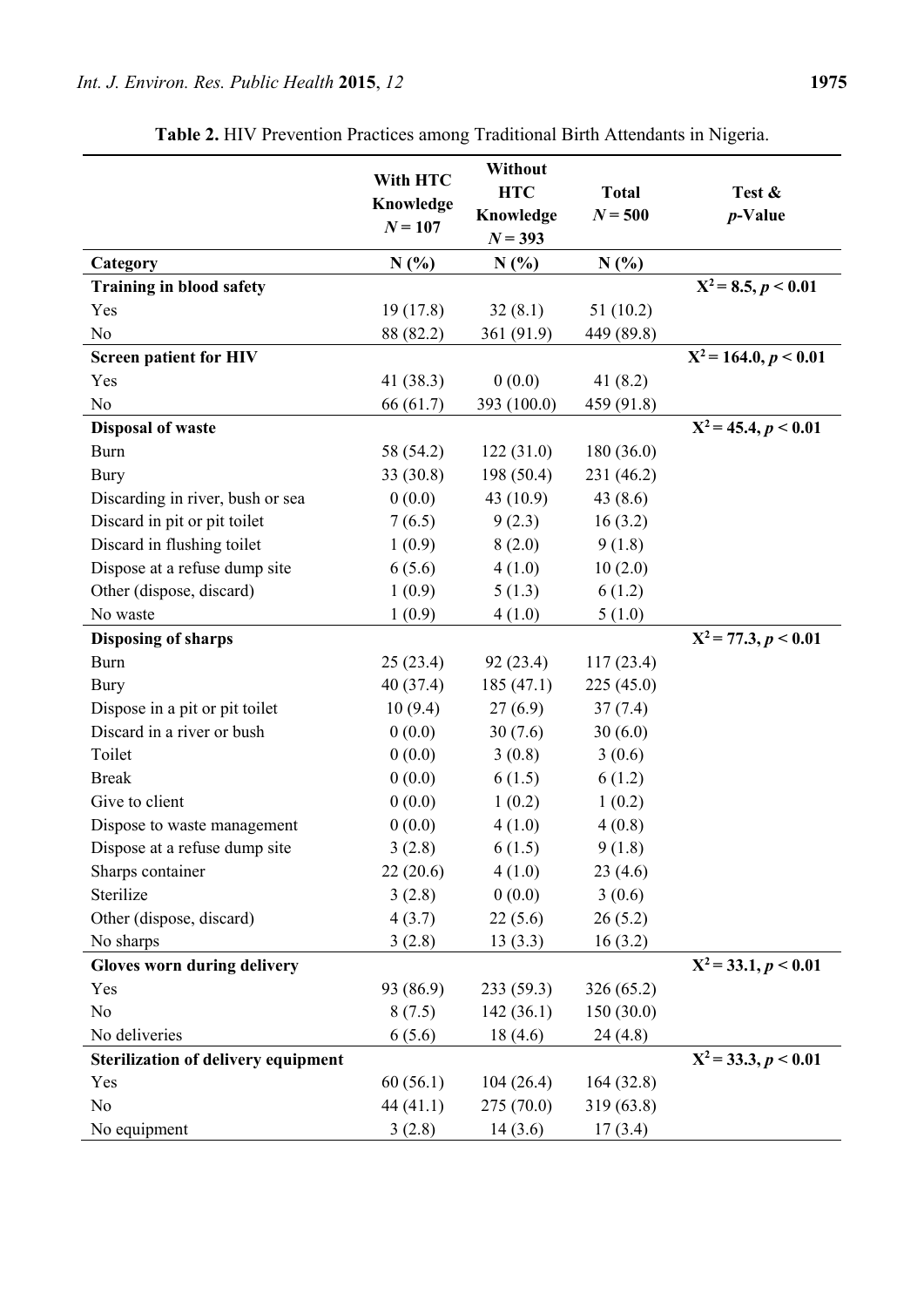#### *3.3. Odds Ratios for Prevention Practices*

TBAs with HTC knowledge had significantly (*p* < 0.01) higher ORs for all of the prevention practices except disposal of waste. Compared to TBAs without HTC knowledge, they were 6.7 (CI 5.6–8.7) times more likely to screen patients for HIV, 5.4 (CI 2.7–10.7) times more likely to wear glove, 2.7(CI 1.9–3.7) times more likely to have participated in blood safety training and 2.0 (CI 1.4–2.7) times more likely to properly dispose of sharps. ORs are presented in Table 3.

| <b>HIV Prevention Practice</b>             | <b>Odds Ratio (OR)</b> | 95% Confidence Interval—OR |
|--------------------------------------------|------------------------|----------------------------|
| <b>Screen patient for HIV</b>              | $6.7 *$                | $5.6 - 8.7$                |
| Glove worn during delivery                 | $5.4*$                 | $2.7 - 10.7$               |
| <b>Sterilization of delivery equipment</b> | $2.7 *$                | $1.9 - 3.7$                |
| <b>Blood safety training</b>               | $1.9*$                 | $1.3 - 2.8$                |
| Proper disposal of waste                   | 1.2                    | $0.7 - 2.1$                |
| Proper disposal of sharps                  | $2.0*$                 | $1.4 - 2.7$                |

**Table 3.** Odds Ratios for HIV Prevention Practices Comparing Traditional Birth Attendants HTC Knowledge to Those without HTC Knowledge.

**\*** Statistically significant at the 5% level; HTC = HIV Testing and Counseling.

#### *3.4. Adjusted Odds Ratios for Prevention Practices*

After controlling for covariates and potential confounding factors of education, certification with the state and number of deliveries in the past 6 months, AORs remain significant for all prevention practices except disposal of waste. Covariates of education, certification with the government and number of deliveries were also significant for the likelihood of engaging in HIV preventive practices (see Table 4). AORs greater than 1 indicate an increased likelihood of engaging in the preventive practice. The odds of wearing gloves during delivery were seven times higher and the odds of sterilizing delivery equipment were three times higher among TBAs with HTC knowledge after adjusting for education and registration with the government. The odds of completing blood safety training were 2.8 times higher among TBAs with HTC knowledge after adjusting for the number of deliveries in the past six months and being registered with the government. The odds of properly disposing of sharps were 2.2 times higher among TBAs with HTC knowledge after adjusting for education.

|                                      | B    | $p$ -Value  | Adj. Odds<br>Ratio | 95% C.I. |              |
|--------------------------------------|------|-------------|--------------------|----------|--------------|
|                                      |      |             |                    | Lower    | <b>Upper</b> |
| Wear gloves during delivery          |      |             |                    |          |              |
| <b>HTC</b> knowledge                 | 1.95 | $p < 0.00*$ | 7.02               | 3.23     | 15.28        |
| <b>Education</b>                     | 1.21 | $p < 0.04*$ | 3.35               | 1.09     | 10.29        |
| Number of deliveries (last 6 months) | 0.00 | $p = 0.06$  | 1.00               | 1.00     | 1.01         |
| <b>Registered with government</b>    | 1.35 | $p < 0.00*$ | 3.85               | 2.41     | 6.15         |

**Table 4.** Adjusted Odds Ratios for HIV Prevention Practices Comparing Traditional Birth Attendants with HTC Knowledge to Those without HTC Knowledge.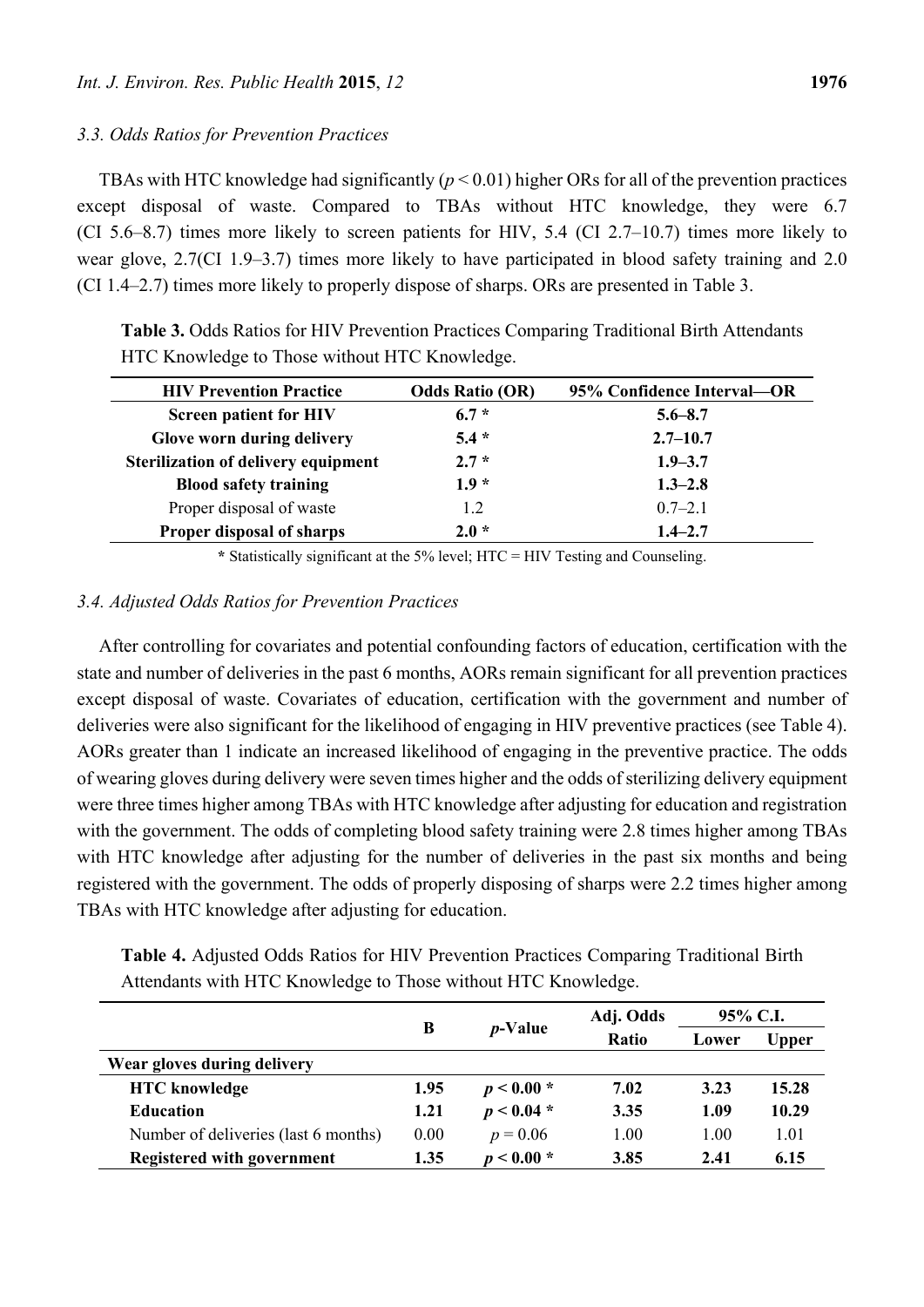|                                      | B       | $p$ -Value   | Adj. Odds<br>Ratio | 95% C.I. |              |
|--------------------------------------|---------|--------------|--------------------|----------|--------------|
|                                      |         |              |                    | Lower    | <b>Upper</b> |
| Sterilize delivery equipment         |         |              |                    |          |              |
| <b>HTC</b> knowledge                 | 1.14    | $p < 0.00*$  | 3.13               | 1.94     | 5.04         |
| <b>Education</b>                     | 1.14    | $p < 0.00*$  | 3.13               | 1.47     | 6.66         |
| Number of deliveries (last 6 months) | 0.00    | $p = 0.54$   | 1.00               | 1.00     | 1.01         |
| Registered with government *         | 0.75    | $p < 0.00*$  | 2.12               | 1.42     | 3.18         |
| <b>Blood safety training</b>         |         |              |                    |          |              |
| <b>HTC</b> knowledge                 | 1.02    | $p < 0.00*$  | 2.78               | 1.42     | 5.44         |
| Education                            | $-0.05$ | $p = 0.92$   | 0.95               | 0.32     | 2.79         |
| Number of deliveries (last 6)        | 0.01    | $p = 0.03$ * | 1.01               | 1.00     | 1.02         |
| months)                              |         |              |                    |          |              |
| <b>Registered with government</b>    | 1.32    | $p < 0.00*$  | 3.76               | 1.97     | 7.16         |
| <b>Sharps disposal</b>               |         |              |                    |          |              |
| <b>HTC</b> knowledge                 | 0.80    | $p < 0.00*$  | 2.23               | 1.38     | 3.60         |
| <b>Education</b>                     | 0.93    | $p = 0.01 *$ | 2.53               | 1.26     | 5.10         |
| Number of deliveries (last 6 months) | 0.00    | $p = 0.30$   | 1.00               | 1.00     | 1.01         |
| Registered with government           | 0.27    | $p = 0.21$   | 1.30               | 0.87     | 1.96         |
| <b>Waste disposal</b>                |         |              |                    |          |              |
| HTC knowledge                        | 0.13    | $p = 0.70$   | 1.13               | 0.60     | 2.14         |
| Education                            | 1.25    | $p = 0.09$   | 3.50               | 0.82     | 15.02        |
| Number of deliveries (last 6 months) | $-0.00$ | $p = 0.66$   | 1.00               | 0.99     | 1.00         |
| Registered with government           | 0.11    | $p = 0.66$   | 1.12               | 0.68     | 1.85         |

**Table 4.** *Cont.* 

**\*** Statistically significant at the 5% level; HTC = HIV Testing and Counseling.

#### **4. Discussion**

Findings from this study show that TBAs who have been trained in HTC and have HTC knowledge are more likely to report engaging in HIV prevention practices than TBAs who have not received HTC training and do not have HTC knowledge. This represents an important opportunity to reduce MTCT of HIV during and after birth as well as to reduce the risk of HIV infection of TBAs, mothers and the greater community. Based on health behavior theories such as the Social Cognitive Theory or the Health Belief Model, knowledge is key prerequisite to engaging in a new behavior  $[11-19]$ . In order for a care provider to engage in prevention practices to reduce the transmission of an infectious disease, they must have knowledge about the disease, how it is transmitted and about the behaviors needed to protect themselves and their patients from the disease. It is also important that the care provider has self-efficacy or the belief that they can successfully engage in prevention behaviors [15,16]. HTC education and training for TBAs can enhance HIV knowledge, HIV transmission routes and HIV prevention practices as well as increase TBA self-efficacy surrounding HIV prevention. This can be an effective and efficient way, in part, to combat the issue of HIV infection in SSA.

Our findings are relevant to addressing high rates of MTCT of HIV in Nigeria using TBAs. A rate limiting step in the prevention of MTCT is identifying HIV positive pregnant women [23]. In 2010, 75,000 children in Nigeria were infected with HIV and only 14% of pregnant women were tested for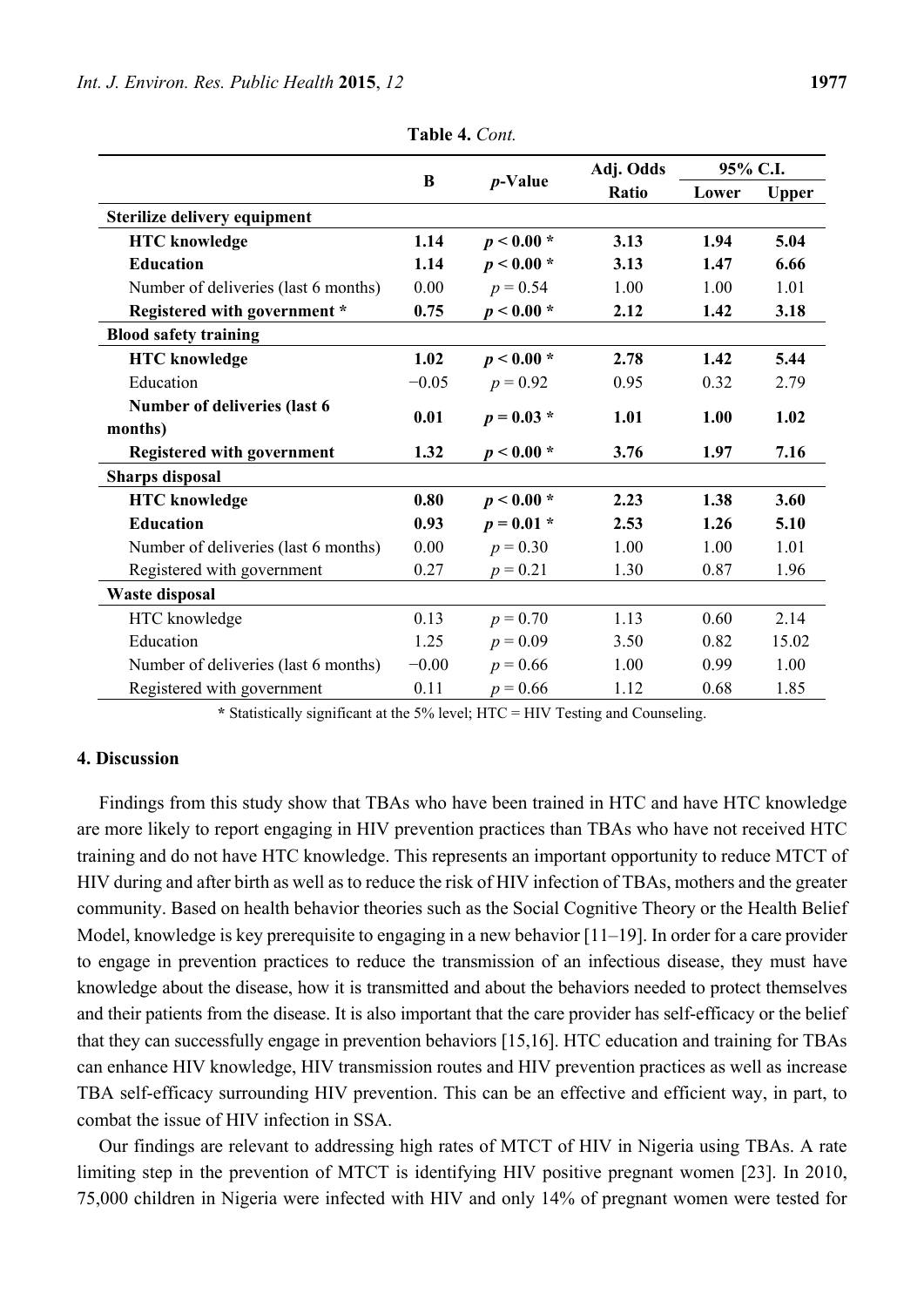HIV [24,25]. When HIV positive women are identified during pregnancy and AVR therapy is provided to mother and newborn, MTCT transmission rates are reduced to less than 1% [7,26]. Approximately forty percent of TBAs with HTC knowledge reported screening their patients for HIV while none of the TBAs without HTC did so. This failure to screen presents a missed opportunity to reduce MTCT of HIV. A study by Madhivanan *et al*. found that 72% of TBAs knew that HIV could be transmitted from mother to child while only 44% knew that the risk of MTCT could be reduced [27]. However, Brennan *et al*. found that after training, TBAs were able to perform rapid saliva-based HIV testing and administer AVR therapy to HIV positive mothers and their newborns in rural Zambia [28]. Additionally, Hamela *et al*. found that, after completing a PMTCT curriculum, TBAs were able to identify HIV positive expectant mothers through screening [29]. Because the only way to identify HIV positive mothers is through screening tests, it is important that TBA be trained to use rapid HIV screening during labor and initiate AVR therapy to HIV positive mothers prior to delivery and to their newborns within 72 h of birth [30].

TBAs who are not familiar with and do not practice universal precautions increase their own risk of HIV infection and that of their patients [2,6,9]. The use of personal protective equipment (PPE), such as gloves when in contact with blood or bodily fluid greatly reduces the risk of HIV infection for care providers [6,9,10]. Sterilization of medical equipment also reduces the risk of infection of HIV negative patients [8]. Of all TBAs in this study, 65% wore gloves during delivery and 33% sterilized their delivery equipment. TBAs with HTC knowledge were significantly more likely to wear gloves and sterilize their equipment. HTC training can be an effective way to teach TBAs about universal precautions and PPE to protect themselves and their patients from infection.

This study also assessed TBA practices that may impact the greater community. Medical waste and sharps have the potential to spread HIV, as well as other infectious diseases, if not disposed of properly. Based on the WHO guidelines for minimal programs for health-care waste management, the majority of TBAs met the minimal guidelines for disposal of medical waste (burn or bury) [9]. However, TBAs with HTC knowledge were more likely to dispose of sharps in accordance with the guidelines when compared to those without HTC knowledge. Additionally, TBA with HTC where less likely to dispose of medical waste and sharps in the river, sea or bush which could improve the overall health of the population.

This is not the first study to find that the majority of TBA lack adequate knowledge about HIV and HIV prevention [22]. Of the 500 TBAs interviewed in this study, 21% reported having HTC knowledge. Findings from this study support other researchers' findings that TBA HIV knowledge can be enhanced through training. In their study, Hamela *et al*. concluded that TBAs can be a vital component in providing PMTCT services in Malawi after completing a training curriculum in PMTCT [5,9,20,28,31,32]. Brennan *et al*. found that TBA with HIV training were able to conduct rapid HIV testing and to administer nevirapine peripartum, enhancing maternal and child care in rural communities (30). Peltzer and Henda's pre/post evaluation of HIV training revealed that the training increased TBA HIV knowledge and decreased HIV risk practices during delivery [29].

TBAs fill an important gap in maternal services in many countries due to a number of factors including a lack of trained health providers, remote locations without access to health care facilities, cultural preferences, and poor patient-provider interactions [32]. TBAs play an important role in the birth process and maternal services and thus should be integrated into training about the prevention of HIV including MTCT.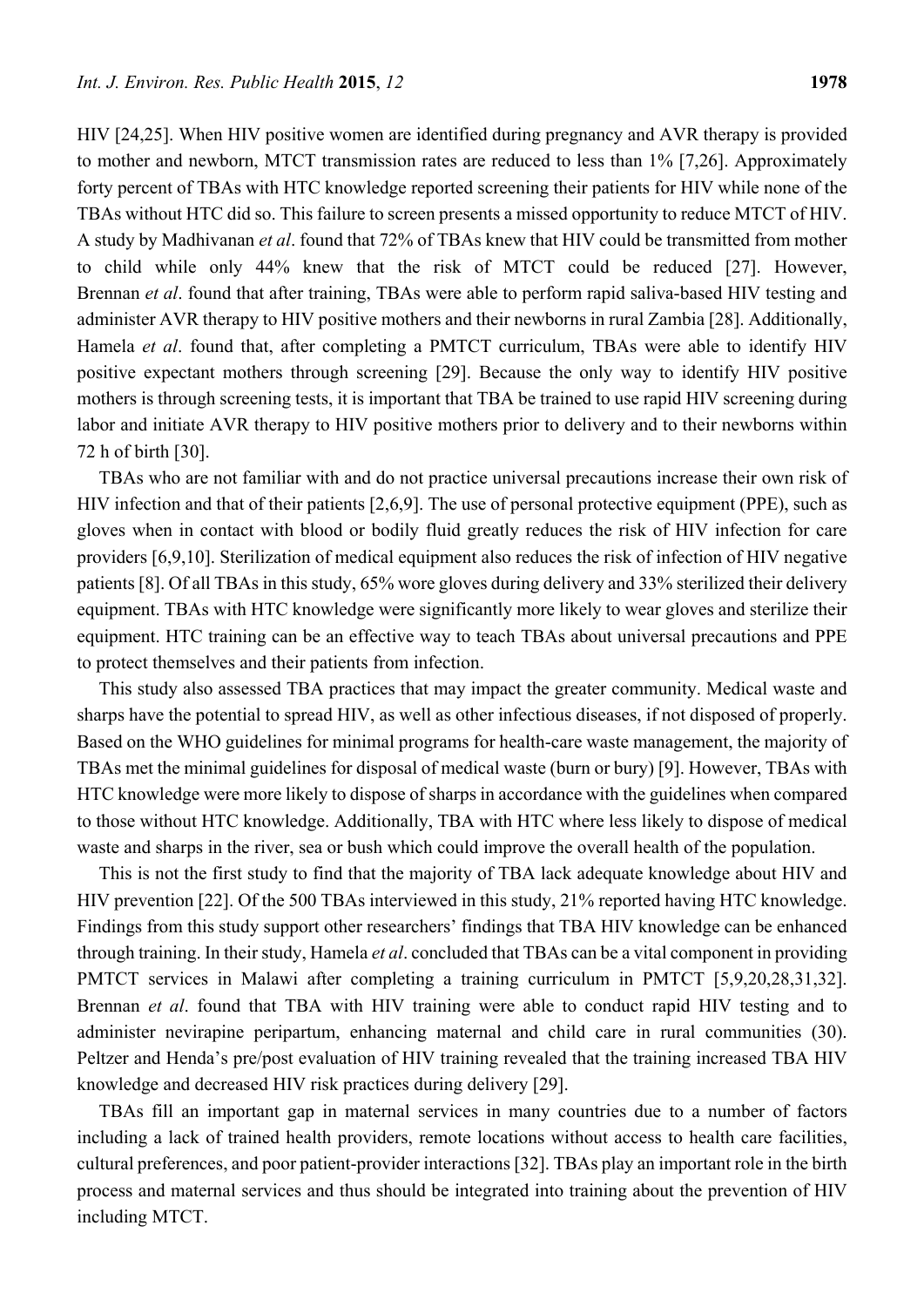Our study has some limitations. TBAs who were registered with the government were the initial group recruited. Contact information for TBAs not registered with the government was obtained through the initial TBAs. Many of the TBAs not registered with the government had been reluctant to complete the interview. This may have resulted in selection bias. However, over half of the TBAs were not registered with the government. HIV prevention practices were self-reported and not observed. There is the possibility of self-repot bias. The participants may have under or over reported information if they perceived the response to be socially desirable [33,34]. Despite these potential limitations*,* this study adds valuable insight into our understanding of the impact of HTC knowledge on HIV prevention practices.

#### **5. Conclusions**

As long as there is a shortage of skilled birth attendants and too few health care facilities in rural areas of Nigeria, there will be a need for TBAs. Providing TBAs with training and knowledge regarding HIV, HIV transmission and HIV prevention could reduce HIV prevalence in the region. Involving TBAs in PMTCT of HIV through HTC training can be a key to improving maternal and infant health and reducing the toll from HIV in Nigeria and other affected countries.

#### **Acknowledgments**

The research was funded by the Prevention, Education, Treatment, Training and Research-Global Solutions-PeTR-GS. The funding agencies played no role in the study conception, design, data collection, data analysis, data interpretation or writing of the report. The authors are grateful to the Reproductive Health Department of Delta State for their support with baseline information and logistics. Our study would have been difficult without PeTR-GS staff and volunteers including: Ngozi Ogbonna, Henrietta Ayinor, Ifeanyi Hiram, Chidinma Uche, Christian Ahunanya, and Nnabundo Musei. We are grateful to Aaron Hunt and Dina Patel HealthySunrise Foundation for their support with data cleaning, coding and analysis.

#### **Author Contributions**

Alice Osuji was responsible for study design and overseeing data collection as well as reviewing the final draft of the manuscript. Jennifer Pharr analyzed the data and as the primary author of the manuscript. Uche Nwokoro, Anulika Ike, Christiana Ali, Ogheneaga Ejiro, John Osuyali and Michael Obiefune conducted data collection and review of the final manuscript, and Kevin Fiscella and Echezona E. Ezeanolue helped with study design and review and revision of the final manuscript.

#### **Conflicts of Interest**

The authors declare no conflict of interest.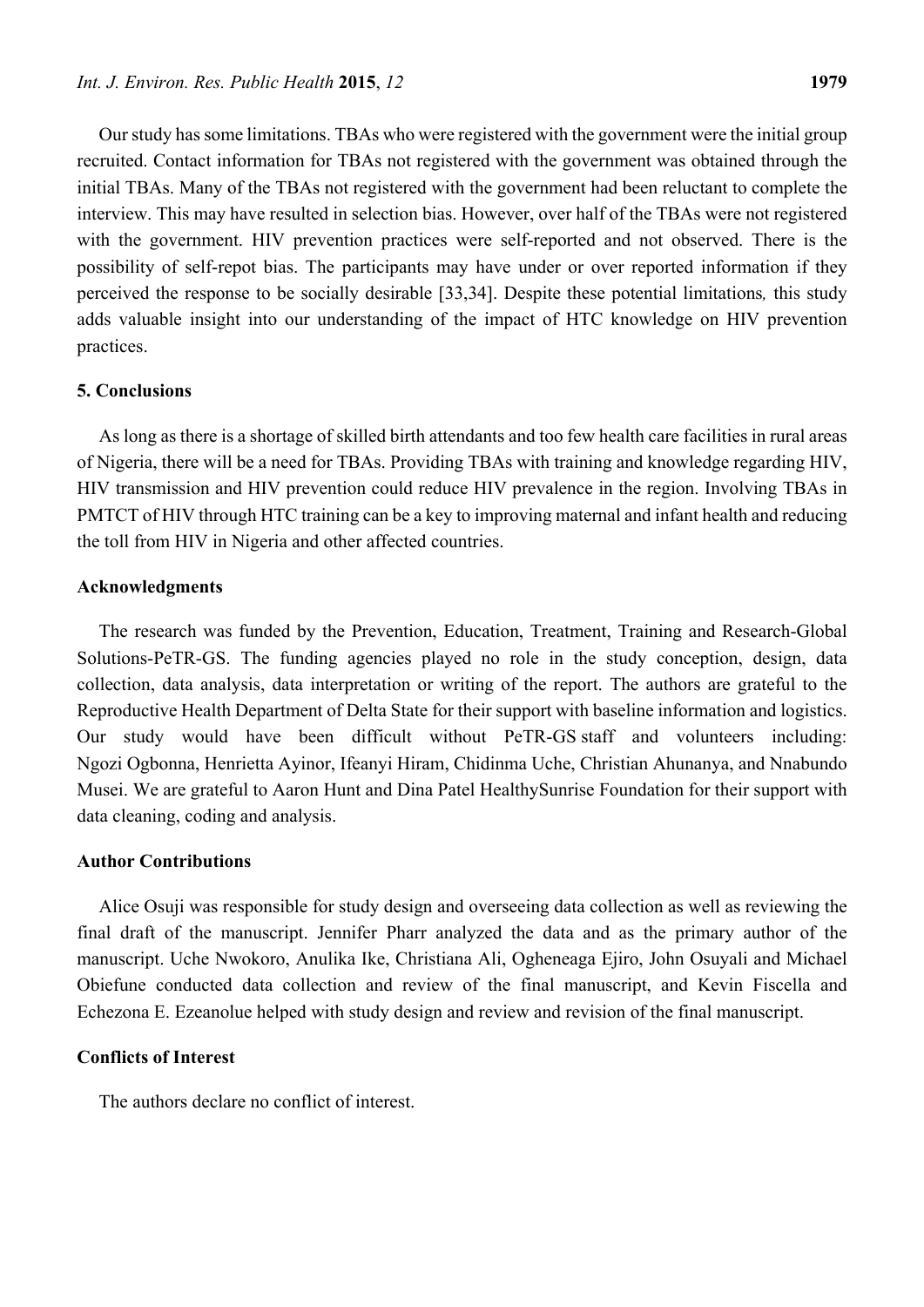### **References**

- 1. National Population Commission (NPC) [Nigeria] and ICF International. *Nigeria Demographic and Health Survey 2013*; NPC and ICF International: Abuja, Nigeria, 2014.
- 2. Joint United Nations Programmes on HIV/AIDS. *Publication of Specific Country Estimates.*  The Gap Report; UNAIDS: Geneva, Switzerland, 2014.
- 3. Joint United Nations Programmes on HIV/AIDS. *Children and Pregnant Women Living with HIV*; The Gap Report; UNAIDS: Geneva, Switzerland, 2014.
- 4. National Agency for the Control of AIDS. *The 2010–2015 HIV/AIDS Strategic Plan*; National Agency for the Control of AIDS: Abuja, Nigeria, 2010.
- 5. Bassey, E.; Elemuwa, C.; Anukam, K. Knowledge of, and attitudes to, acquired immune deficiency syndrome (AIDS) among traditional birth attendants (TBAs) in rural communities in Cross River State, Nigeria. *Int. Nurs. Rev.* **2007**, *54*, 354–358.
- 6. Balogun, M.; Odeyemi, K. Knowledge and practice of prevention of mother-to-child transmission of HIV among traditional birth attendants in Lagos State, Nigeria. *Pan. Afr. Med. J.* **2010**, *5*, doi:10.4314/pamj.v5i1.56191.
- 7. Titaley, C.R.; Hunter, C.L.; Dibley, M.J.; Heywood, P. Why do some women still prefer traditional birth attendants and home delivery?: A qualitative study on delivery care services in West Java Province, Indonesia. *BMC Pregnancy Childbirth* **2010**, *10*, doi:10.1186/1471-2393-10-43.
- 8. UNAIDS. *Practical Guidelines for Intensifying HIV Prevention*; UNAIDS. Geneva, Switzerland, 2007.
- 9. Omowunmi, A.; Nkiru, O.; Yekeen, R.; Chinyere, E.; Muinat, J.; Segun, A.; Olasubomi, O.; Tekena, H.; Lateef, S. Knowledge, attitudes and perceptions of HIV/AIDS among traditional birth attendants and herbal practitioners in Lagos State, Nigeria. *Afr. J. AIDS Res.* **2004**, *3*, 191–196.
- 10. Board, S. Risks to health care workers in developing countries. *N. Engl. J. Med.* **2001**, *345*, 538–541.
- 11. Albarracín, D.; Durantini, M.R.; Earl, A. Empirical and theoretical conclusions of an analysis of outcomes of HIV-prevention interventions. *Curr. Dir. Psychol. Sci.* **2006**, *15*, 73–78.
- 12. Albarracín, D.; Gillette, J.C.; Earl, A.N.; Glasman, L.R.; Durantini, M.R.; Ho, M. A test of major assumptions about behavior change: A comprehensive look at the effects of passive and active HIVprevention interventions since the beginning of the epidemic. *Psychol. Bull.* **2005**, *131*, doi:10.1037/0033-2909.131.6.856.
- 13. Bandura, A. Health promotion from the perspective of social cognitive theory. In *Understanding and Changing Health Behaviour: From Health Beliefs to Self-Regulation*; Harwood Academic Publisher: Amsterdam, The Netherlands, 2000; pp. 299–339.
- 14. Bandura, A. Health promotion from the perspective of social cognitive theory. *Psychol. Health* **1998**, *13*, 623–649.
- 15. Bandura A. Social cognitive theory and exercise of control over HIV infection. In *Preventing AIDS: Theories and Methods of Behavioral Interventions*; Springer: New York, NY, USA, 1994; pp. 25–59.
- 16. Bandura, A. Self-efficacy: Toward a unifying theory of behavioral change. *Psychol. Rev.* **1977**, *84*, doi:10.1037//0033-295X.84.2.191.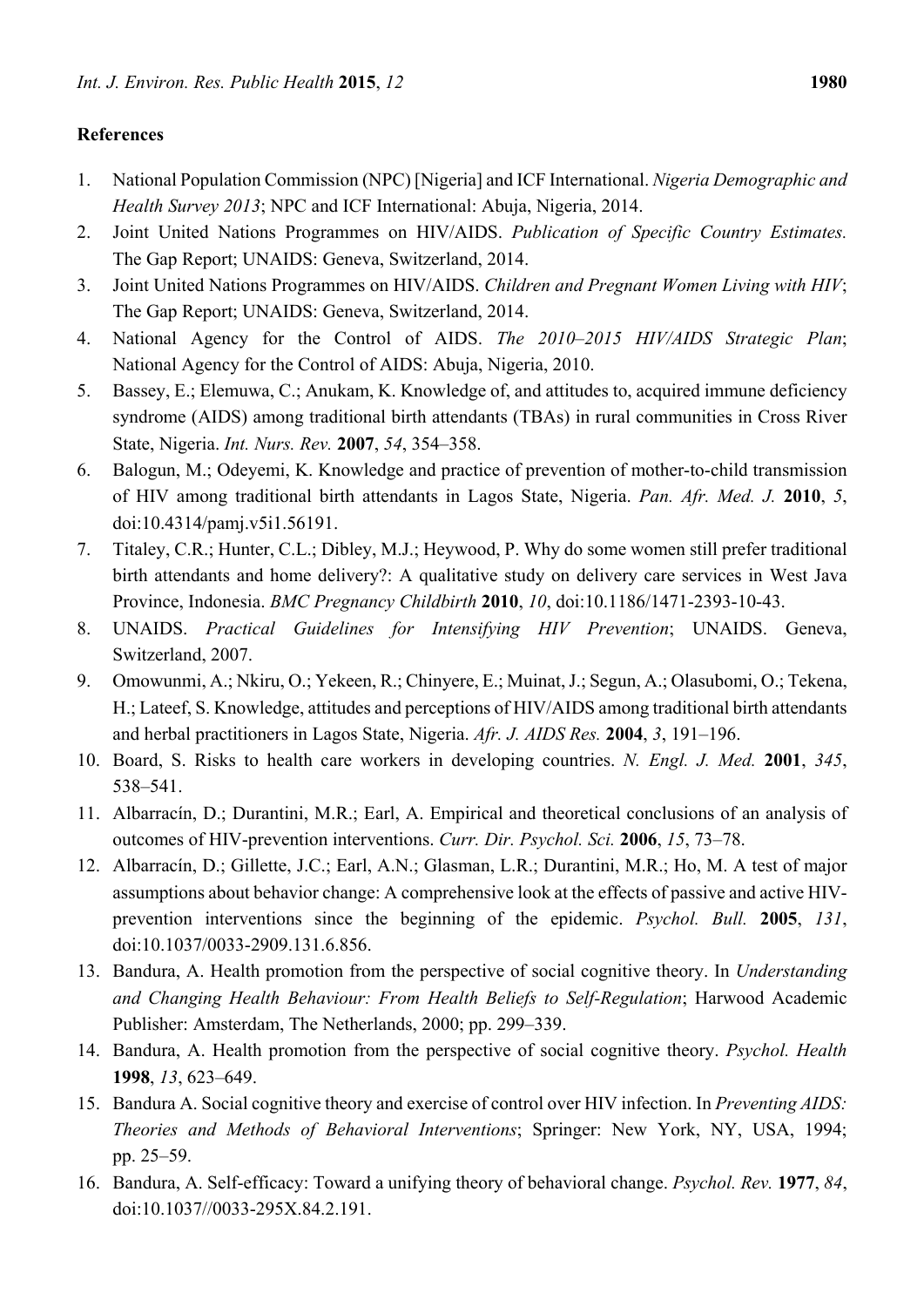- 17. Glanz, K.; Rimer, B.K.; Viswanath, K. *Health Behavior and Health Education: Theory, Research, and Practice*; John Wiley & Sons: Hoboken, NJ, USA, 2008.
- 18. Fishbein, M. The role of theory in HIV prevention. *AIDS Care* **2000**, *12*, 273–278.
- 19. Fishbein, M.; Yzer, M.C. Using theory to design effective health behavior interventions. *Commun. Theory* **2003**, *13*, 164–183.
- 20. Perez, F.; Aung, K.D.; Ndoro, T.; Engelsmann, B.; Dabis, F. Participation of traditional birth attendants in prevention of mother-to-child transmission of HIV services in two rural districts in Zimbabwe: A feasibility study. *BMC Public Health* **2008**, *8*, doi:10.1186/1471-2458-8-401.
- 21. Homsy, J.; King, R.; Balaba, D.; Kabatesi, D. Traditional health practitioners are key to scaling up comprehensive care for HIV/AIDS in sub-Saharan Africa. *AIDS* **2004**, *18*, 1723–1725.
- 22. Prüss, A.; Giroult, E.; Rushbrook, P. *Safe Management of Wastes from Health-Care Activities*; World Health Organization: Geneva, Switzerland, 1999.
- 23. Ezeanolue, E.E.; Obiefune, M.C.; Yang, W.; Obaro, S.K.; Ezeanolue, C.O.; Ogedegbe, G.G. Comparative effectiveness of congregation- versus clinic-based approach to prevention of mother-to-child HIV transmission: Study protocol for a cluster randomized controlled trial. *Implement. Sci.* **2013**, *8*, doi:10.1186/1748-5908-8-62.
- 24. World Health Organization. *Antiretroviral Drugs for Treating Pregnant Women and Preventing HIV Infection in Infants: Recommendations for a Public Health Approach-2010 Version*; World Health Organization: Geneva, Switzerland, 2010.
- 25. World Health Organization; Unicef. *Global HIV/AIDS Response: Epidemic Update and Health Sector Progress Towards Universal Access: Progress Report 2011*; World Health Organization Geneva: Geneva, Switzerland, 2011.
- 26. Centers for Disease Control and Prevention (CDC). Achievements in public health. Reduction in perinatal transmission of HIV infection—United States, 1985–2005. *MMWR Morb. Mortal. Wkly. Rep.* **2006**, *55*, 592–597.
- 27. European Collaborative Study. Mother-to-child transmission of HIV infection in the era of highly active antiretroviral therapy. *Clin. Infect. Dis.* **2005**, *40*, 458–465.
- 28. Madhivanan, P.; Kumar, B.N.; Adamson, P.; Krupp, K. Traditional birth attendants lack basic information on HIV and safe delivery practices in rural Mysore, India. *BMC Public Health* **2010**, *10*, doi:10.1186/1471-2458-10-570.
- 29. Brennan, A.T.; Thea, D.M.; Semrau, K.; Goggin, C.; Scott, N.; Pilingana, P.; Botha, B.; Mazimba, A.; Hamomba, L.; Seidenberg, P. In‐home HIV testing and nevirapine dosing by traditional birth attendants in rural Zambia: A feasibility study. *J. Midwifery Women's Health* **2014**, *59*, 198–204.
- 30. Hamela, G.; Kabondo, C.; Tembo, T.; Zimba, C.; Kamanga, E.; Mofolo, I.; Bulla, B.; Sellers, C.; Nakanga, R.C.; Lee, C.; *et al*. Evaluating the benefits of incorporating traditional birth attendants in HIV prevention of mother to child transmission service delivery in Lilongwe, Malawi: Original research article. *Afr. J. Reprod. Health* **2014**, *18*, 27–34.
- 31. Peltzer, K.; Henda, N. Traditional birth attendants HIV/AIDS and safe delivery in the Eastern Cape, South Africa—Evaluation of a treating programme. *S. Afr. J. Obstet. Gynaecol.* **2006**, *12*, 140–145.
- 32. Peltzer, K.; Phaswana-Mafuya, N.; Treger, L. Use of traditional and complementary health practices in prenatal, delivery and postnatal care in the context of HIV transmission from mother to child